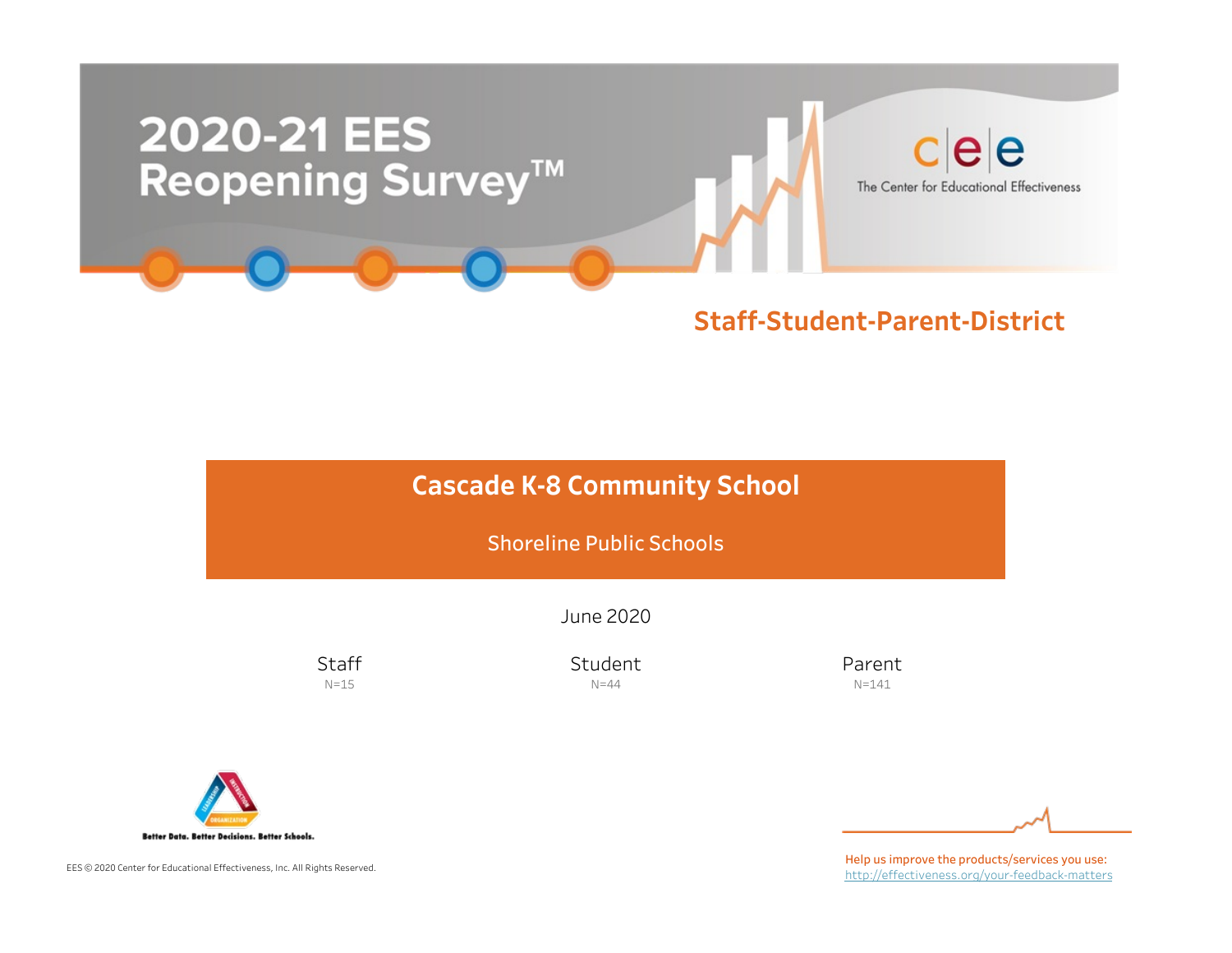# What is the most pressing need for you and your child this Fall?

|                                      |         | Ranked 1st |     | Ranked 2nd Ranked 3rd | Ranked 4th | Ranked 5th |
|--------------------------------------|---------|------------|-----|-----------------------|------------|------------|
| In-person, teacher-lead instruction  | Student | 48%        | 20% | 14%                   | 2%         | 14%        |
|                                      | Parent  | 44%        | 27% | 9%                    | 5%         | 4%         |
| Being with adults that care about me | Student | 7%         | 23% | 20%                   | 23%        | 25%        |
| Emotional support / counseling       | Parent  | 9%         | 17% | 24%                   | 20%        | 19%        |
| Being with my friends                | Student | 36%        | 34% | 14%                   | 14%        |            |
| Socialization with other students    | Parent  | 34%        | 35% | 18%                   | 2%         | 1%         |
| Elective classes (art, music, etc.)  | Student |            | 14% | 34%                   | 30%        | 18%        |
|                                      | Parent  | 2%         | 5%  | 28%                   | 44%        | 11%        |
| Athletics and activities             | Student | 7%         | 7%  | 16%                   | 27%        | 41%        |
|                                      | Parent  |            | 6%  | 10%                   | 18%        | 56%        |

Percent of Respondents

0% 100% 100% 100% 100%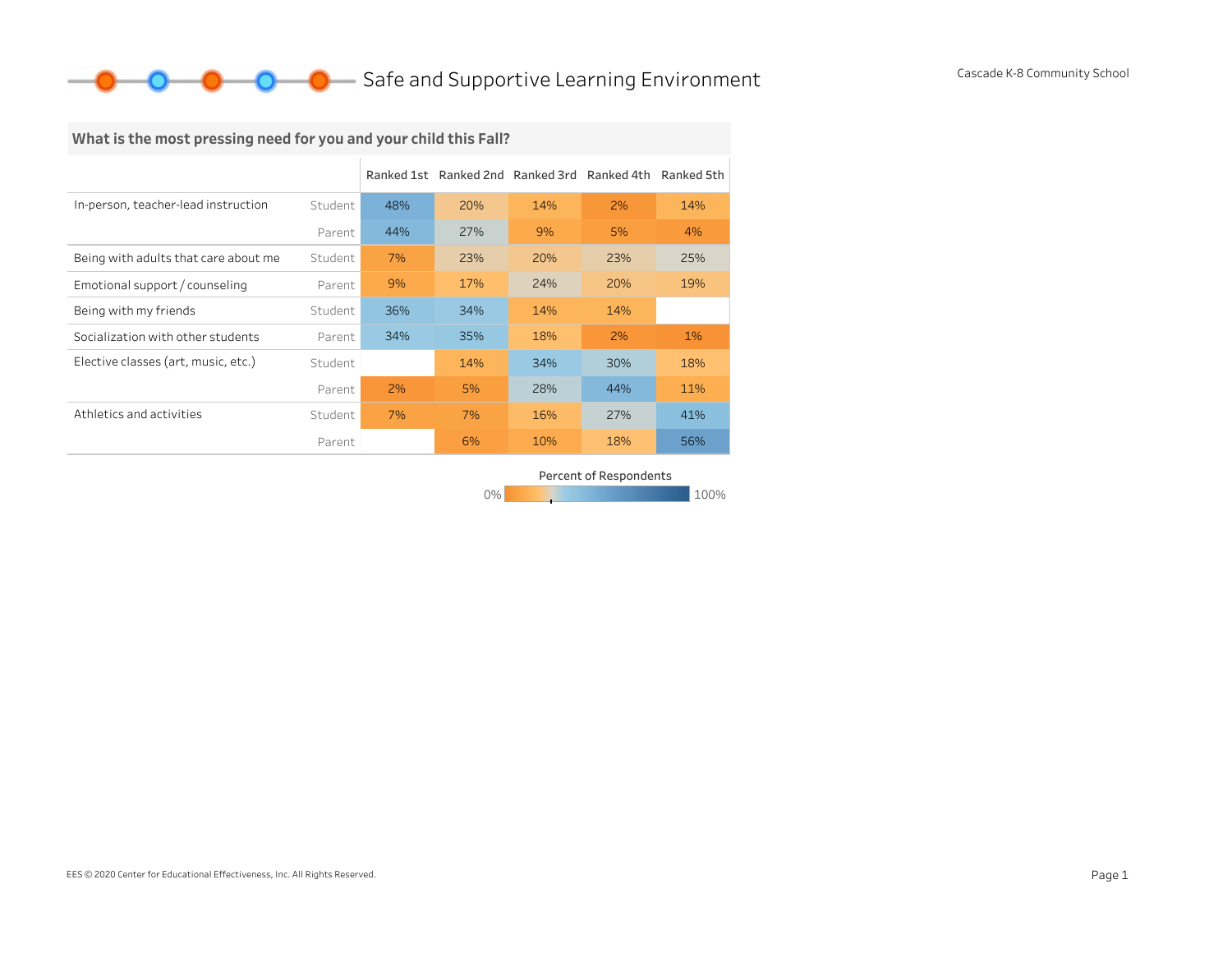

#### What is most needed for staff and students to return to in-person school?

Total Needed/Not Needed

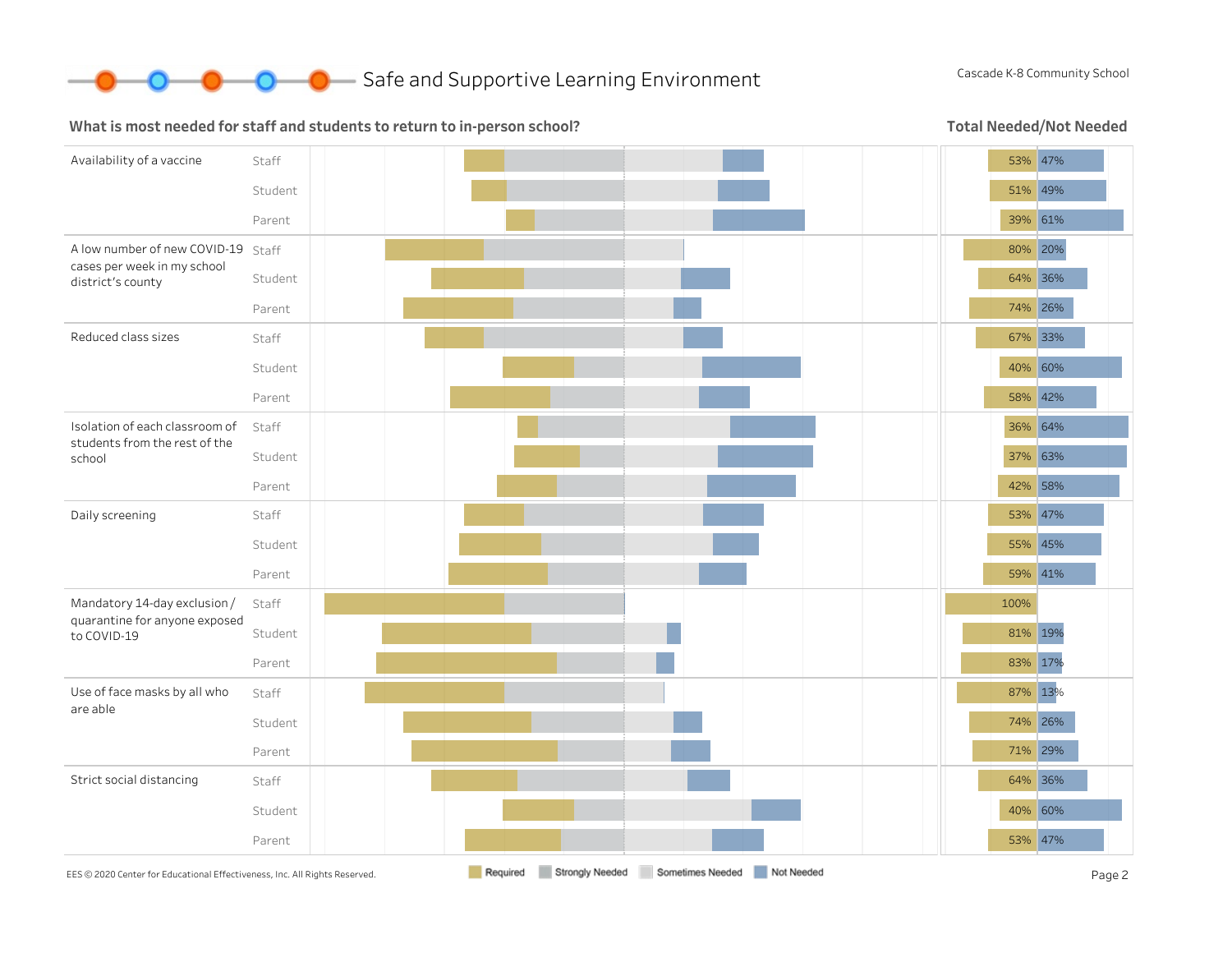

#### What is the greatest concern about returning to school?

Total Concerned/Not Concerned

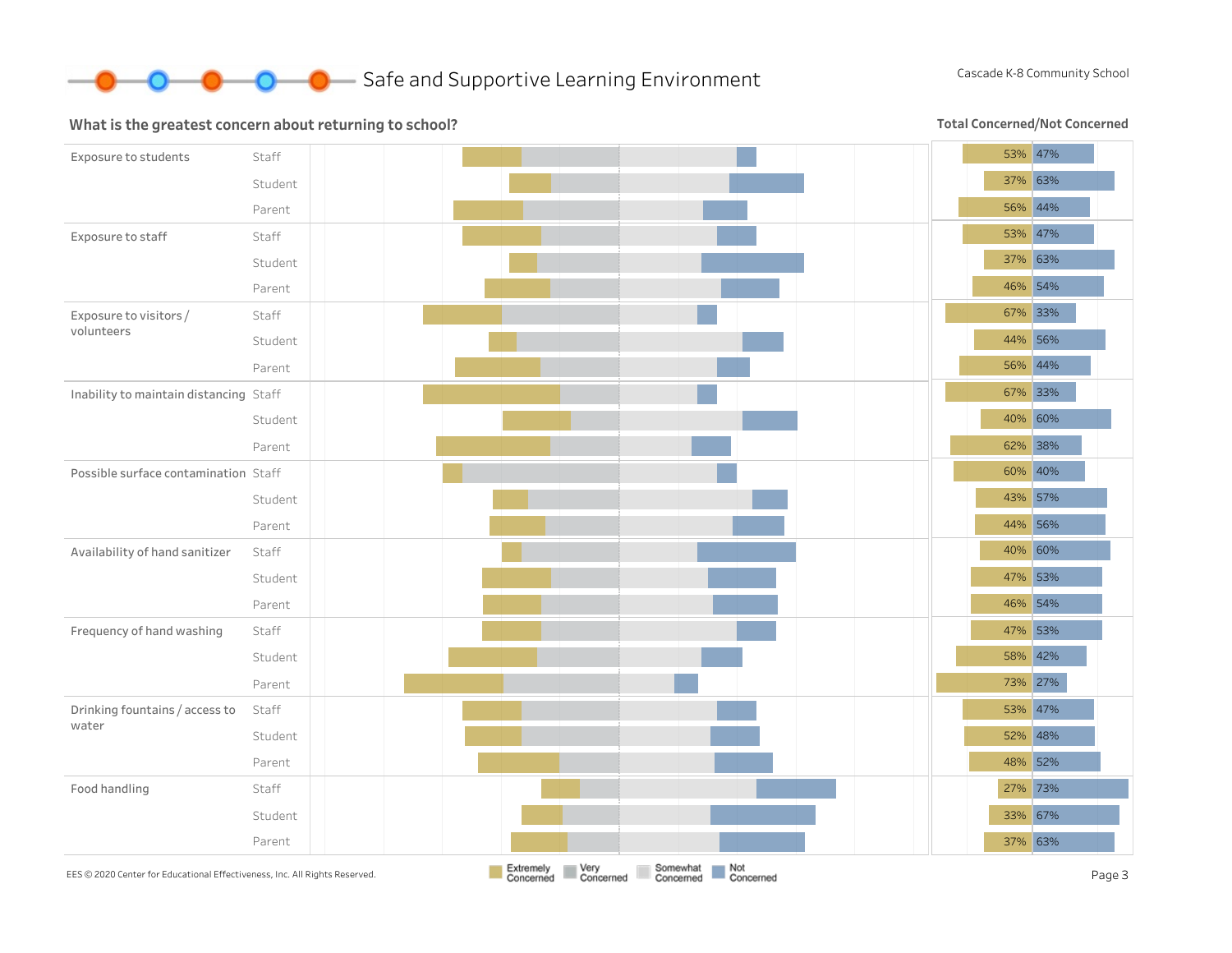## **O** Teaching and Learning: Time Management Cascade K-8 Community School

#### What helped with time management during distance learning? Blue represents highest responses.

|                                                                        | <b>Staff</b>   | Student        | Parent |
|------------------------------------------------------------------------|----------------|----------------|--------|
| Call or text due date reminder                                         | $\mathbf 1$    | $\overline{c}$ | 8      |
| Call or text general check in                                          | $\overline{c}$ | $\overline{c}$ | 14     |
| Daily learning plan provided by teacher                                | $\mathbf 1$    | 6              | 15     |
| Email due date reminder                                                | $\mathbf 1$    | 3              | 20     |
| Email general check in                                                 | 3              | 8              | 31     |
| Email virtual meeting reminder                                         | 4              | 7              | 47     |
| Having a single contact person from school                             | 3              | $\overline{c}$ | 15     |
| Learning Management Systems (i.e. Google<br>Classroom, Canvas, SeeSaw) | 7              | 19             | 68     |
| My own digital calendar                                                | 9              | 6              | 38     |
| My own paper calendar                                                  | 6              | 6              | 34     |
| Other                                                                  | 3              | 10             | 11     |
| Regular email from teacher                                             | 4              | 18             | 82     |
| Weekly learning plan provided by teacher                               | 6              | 30             | 101    |



EES©2020CenterforEducationalEffectiveness,Inc.AllRightsReserved. Page4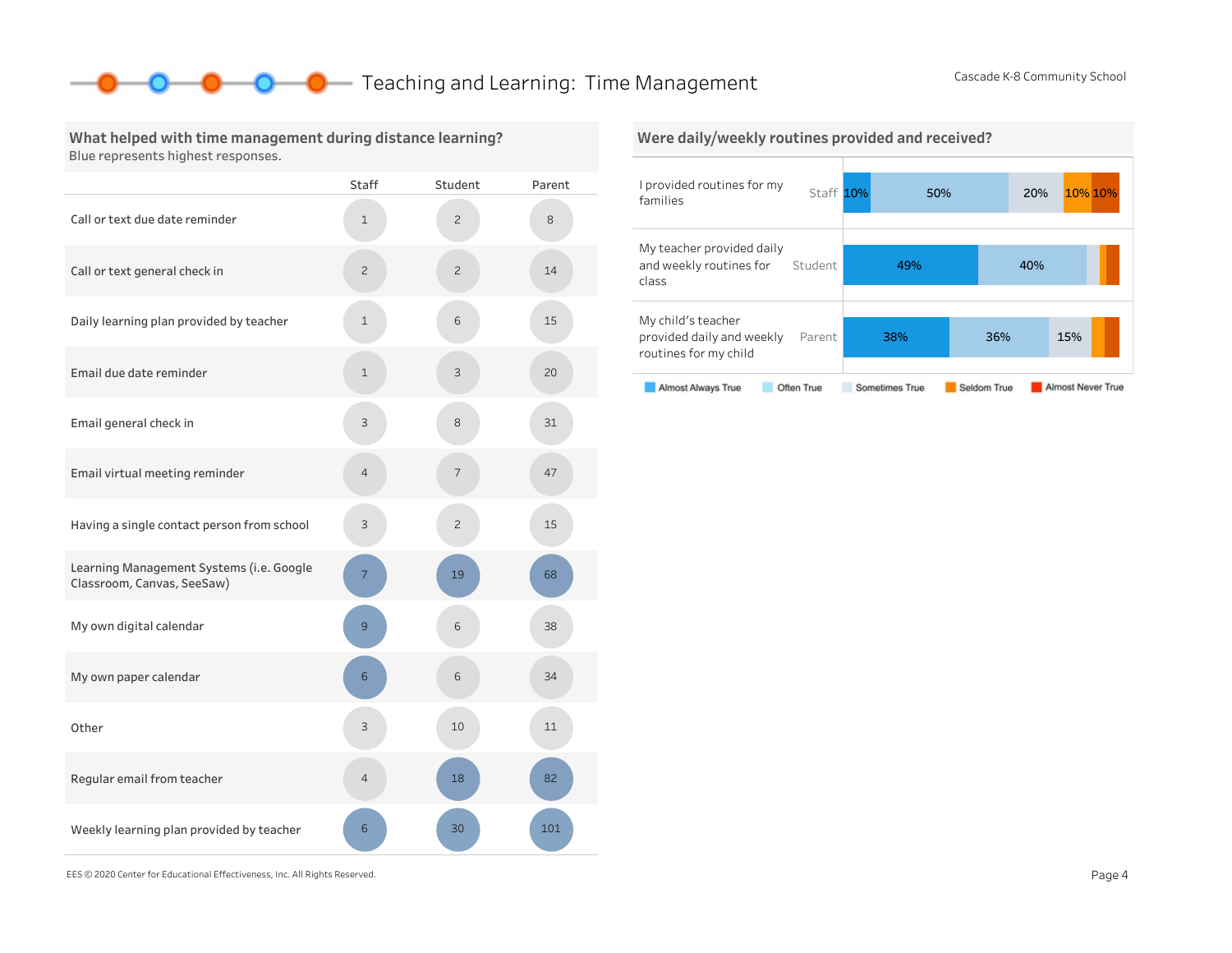# **O** Teaching and Learning: Learning Tools Cascade K-8 Community School



What Learning Tools worked well? Blue represents highest responses.

|                                                                        | <b>Staff</b>   | Student        | Parent | Staft          |
|------------------------------------------------------------------------|----------------|----------------|--------|----------------|
| Daily learning plan provided by teacher                                |                | $\overline{c}$ | 11     | $\mathbf{1}$   |
| Email                                                                  | 5              | 12             | 18     |                |
| <b>Learning Games</b>                                                  |                | 5              | 32     | $\mathbf{1}$   |
| Learning Management Systems (i.e. Google<br>Classroom, Canvas, SeeSaw) | 9              | <sup>13</sup>  | 55     |                |
| Learning Software (i.e. Bridges, Wonders)                              | $\mathsf{3}$   | $\overline{4}$ | 17     |                |
| Links to various learning tools and activities                         | $\mathbf{1}$   | $\overline{4}$ | 21     |                |
| Online Lessons (i.e. Kahn Academy)                                     | $\mathbf{1}$   | 11             | 42     |                |
| Other videos posted by the teacher                                     | $\mathsf{3}$   | $\overline{4}$ | 25     | $\mathbf{1}$   |
| Phone call                                                             | $\mathbf{1}$   |                | 6      | $\overline{3}$ |
| Sharing software (i.e. Flipgrid)                                       | $\overline{c}$ | $\mathsf{3}$   | 11     |                |
| Short quizzes                                                          |                | 5              | 6      | $2^{\circ}$    |
| Slideshows                                                             | $\overline{c}$ | 3              | 3      |                |
| Video Conferencing (i.e. Zoom)                                         | $\overline{7}$ | 13             | 51     | $2^{\circ}$    |
| Videos created by the teacher                                          | $\overline{4}$ | 12             | 62     | $\mathbf{1}$   |
| Weekly learning plan provided by teacher                               |                | 17             | 67     |                |

Were there Learning Tools that did not work well?



What Learning Tools did not work well? Gold represents highest responses.

| Staff          | Student        | Parent         |
|----------------|----------------|----------------|
| $\mathbf{1}$   |                | $\,8\,$        |
|                | $\overline{c}$ | 12             |
| $\mathbf 1$    | $\mathbf 1$    | $\overline{7}$ |
|                | $\overline{4}$ | 31             |
|                | $\mathbf 1$    | $\,8\,$        |
|                | $\overline{4}$ | 20             |
|                | $\overline{c}$ | 20             |
| $\mathbf{1}$   | $\sqrt{6}$     | 15             |
| 3              | 3              | $11\,$         |
|                | 5              | 16             |
| $\overline{c}$ | $\mathbf 1$    | 10             |
|                | $\overline{c}$ | $11\,$         |
| $\overline{c}$ | $\overline{7}$ | 31             |
| $\mathbf{1}$   | 8              | 23             |
|                | $\overline{4}$ | 10             |

EES©2020CenterforEducationalEffectiveness,Inc.AllRightsReserved. Page5

D—0-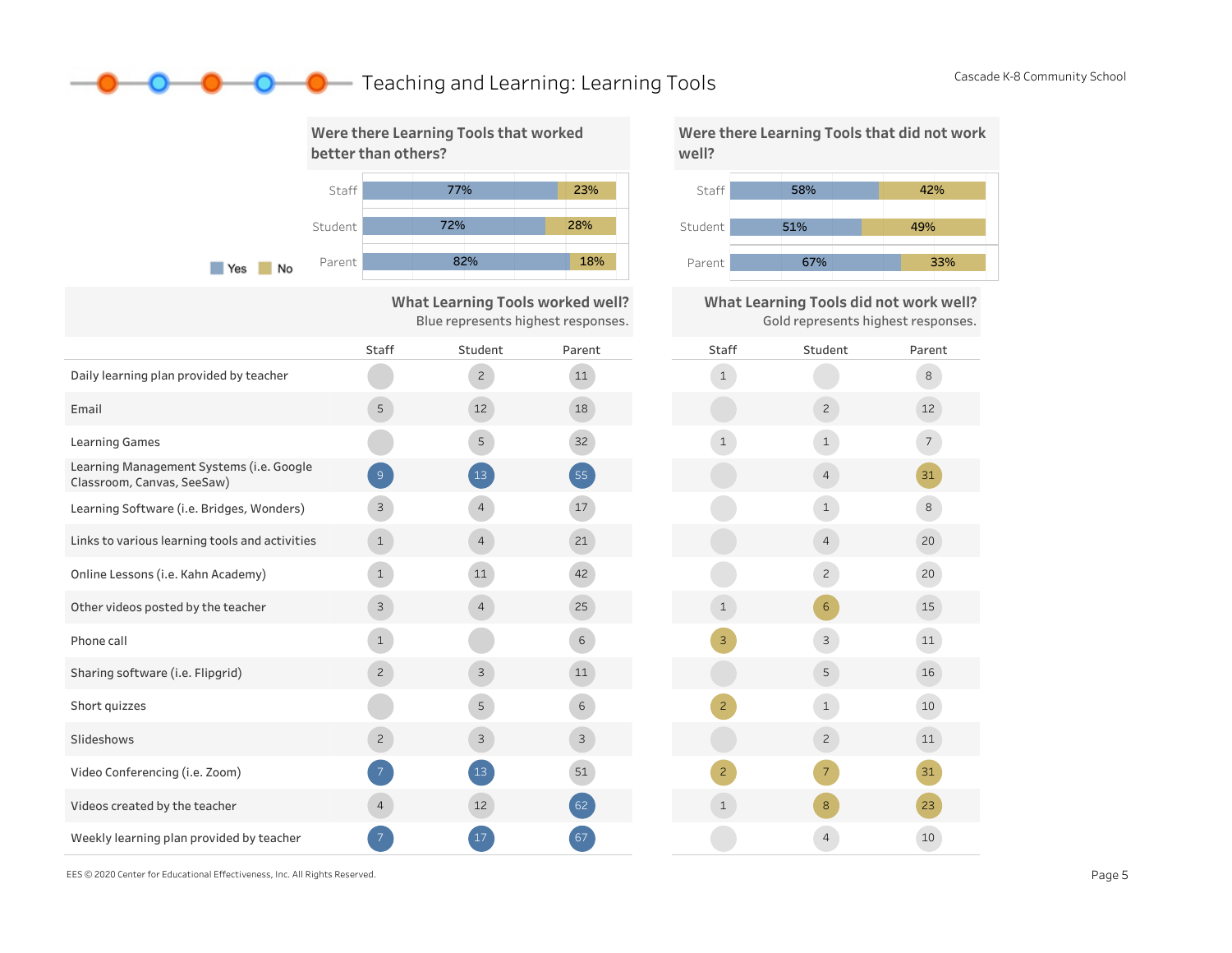# **O** Cascade K-8 Community School Cascade K-8 Community School

#### Did our parents receive the information they needed to support student learning?



#### How effective was our instruction around learning targets?

| I understood the learning<br>goals for my child's<br>lessons | Parent | 17% | 31% | 38% | 8% 7%   |
|--------------------------------------------------------------|--------|-----|-----|-----|---------|
|                                                              |        |     |     |     |         |
| I focused on the essential                                   |        |     |     |     |         |
| standards and learning<br>targets from each unit of          | Staff  |     | 60% | 20% | 10% 10% |
| instruction                                                  |        |     |     |     |         |

My child had a positive

How was the distance learning model perceived by parents?

Parent 19% 39% 15% 22%

experience with the distance learning model

Almost Always True

Often True



| I had an appropriate<br>amount of school work           | Student | 18% |     | 55% | 20% |    |
|---------------------------------------------------------|---------|-----|-----|-----|-----|----|
| My child had an<br>appropriate amount of<br>school work | Parent  | 15% | 29% | 33% | 13% | 9% |

Sometimes True

Seldom True

Did our parents access teaching videos to support their child's learning



Almost Never True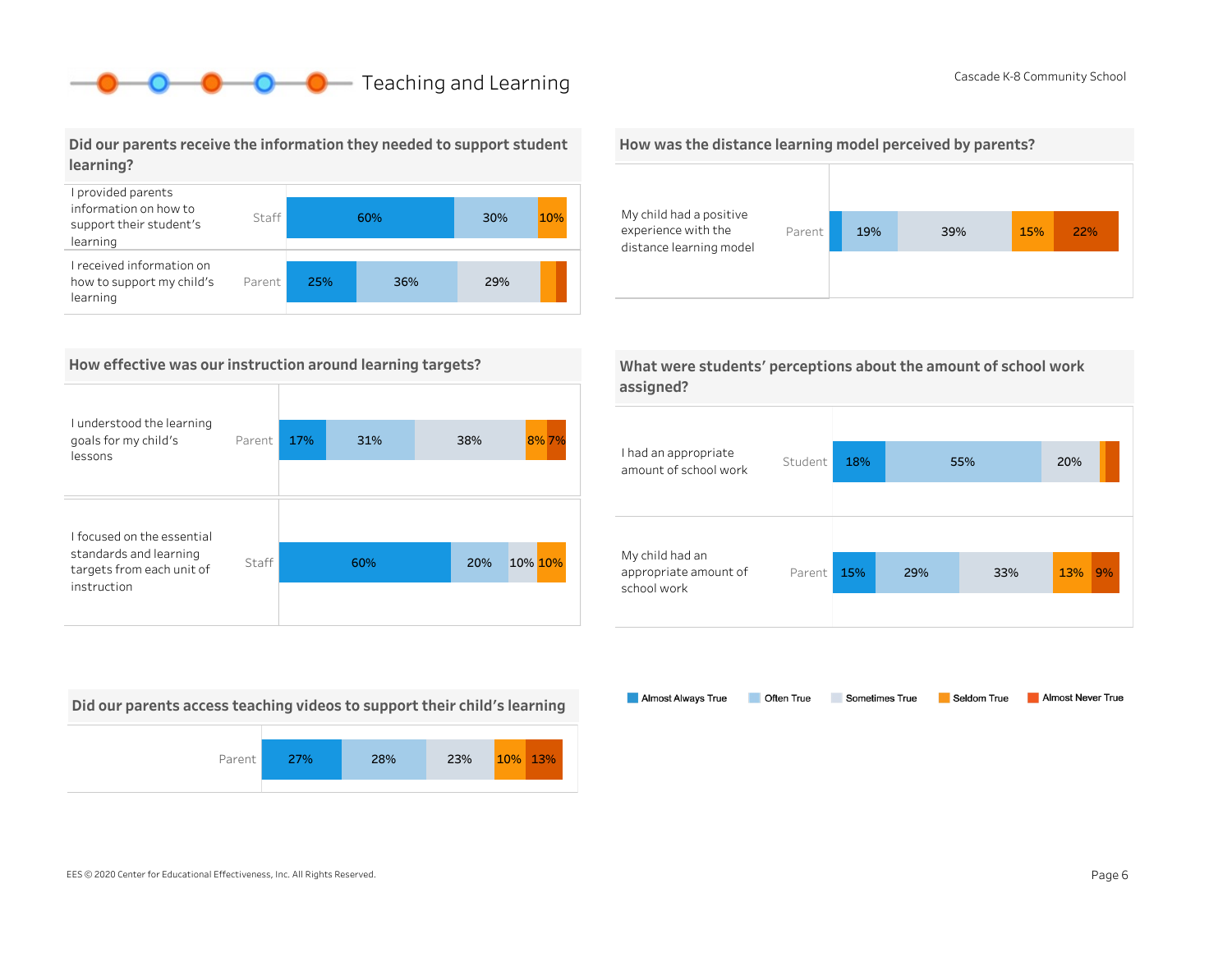# ■ Scheduling and Staffing Cascade K-8 Community School

If not all students are able to attend school during the initial reopening, what criteria should be used to select students for in-person learning?

|                              |         | Ranked<br>1st | Ranked<br>2nd | Ranked<br>3rd          | Ranked<br>4th |
|------------------------------|---------|---------------|---------------|------------------------|---------------|
| Age                          | Staff   | 7%            | 53%           | 33%                    | 7%            |
|                              | Student | 27%           | 18%           | 18%                    | 32%           |
|                              | Parent  | 16%           | 22%           | 28%                    | 24%           |
| <b>Instructional Content</b> | Staff   | 7%            | 33%           | 33%                    | 27%           |
|                              | Student | 9%            | 27%           | 45%                    | 11%           |
|                              | Parent  | 8%            | 25%           | 39%                    | 18%           |
| <b>Student Need</b>          | Staff   | 87%           | 7%            | 7%                     |               |
|                              | Student | 41%           | 27%           | 14%                    | 11%           |
|                              | Parent  | 54%           | 24%           | 7%                     | 4%            |
| Choice / Volunteers          | Staff   |               | 7%            | 27%                    | 67%           |
|                              | Student | 16%           | 23%           | 18%                    | 39%           |
|                              | Parent  | 11%           | 18%           | 16%                    | 43%           |
|                              |         |               | $0\%$         | Percent of Respondents | 100%          |

#### Return to school in the fall?



Whose ability to return to work is dependent on their child attending school full-time?



Who has issues with childcare if an alternative schedule is implemented at the beginning of the year (such as AM only, alternate days)?

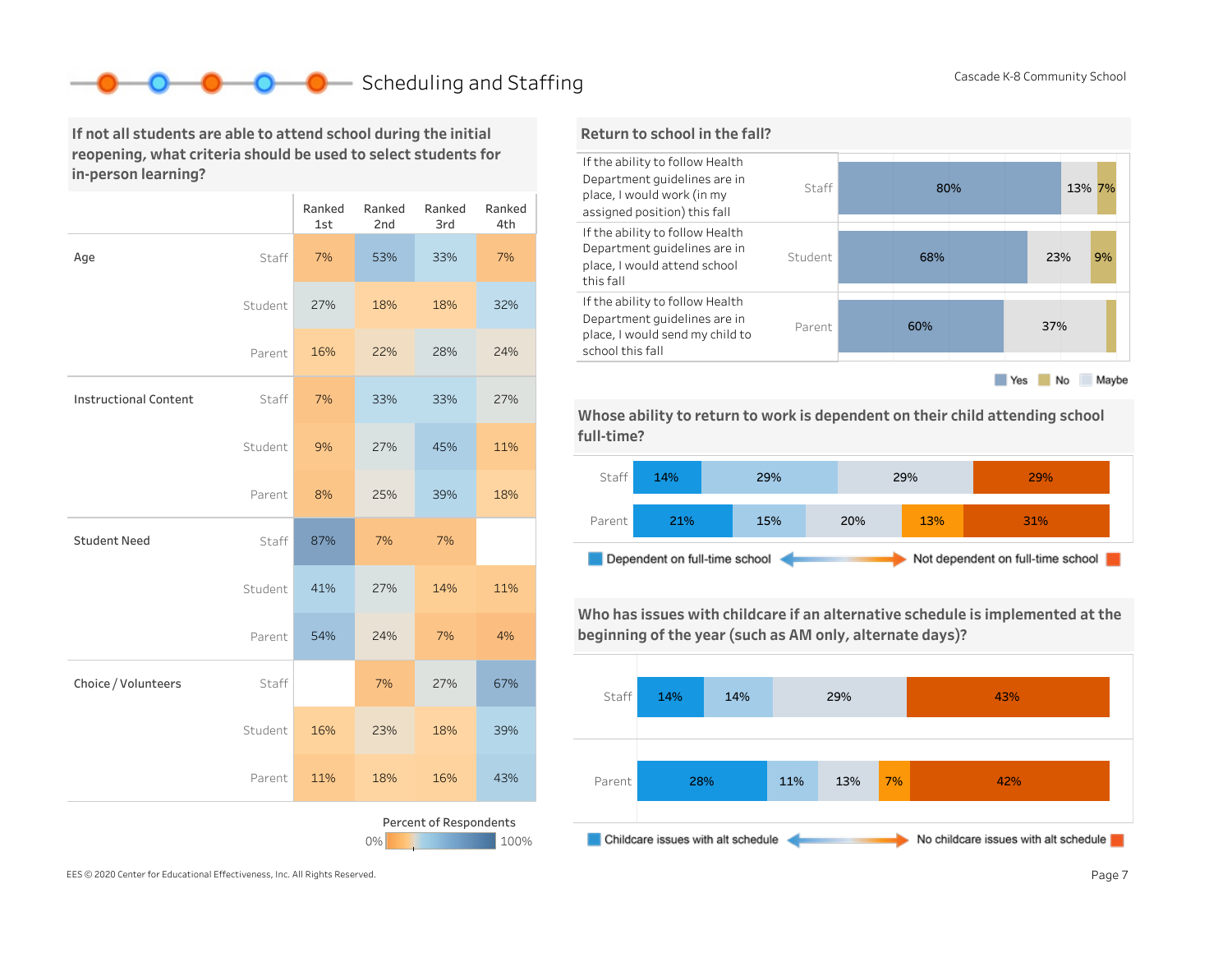**O** Cascade K-8 Community School



What was the school meal experience like for students and parents?

#### What percentage of students can get to school without busing?

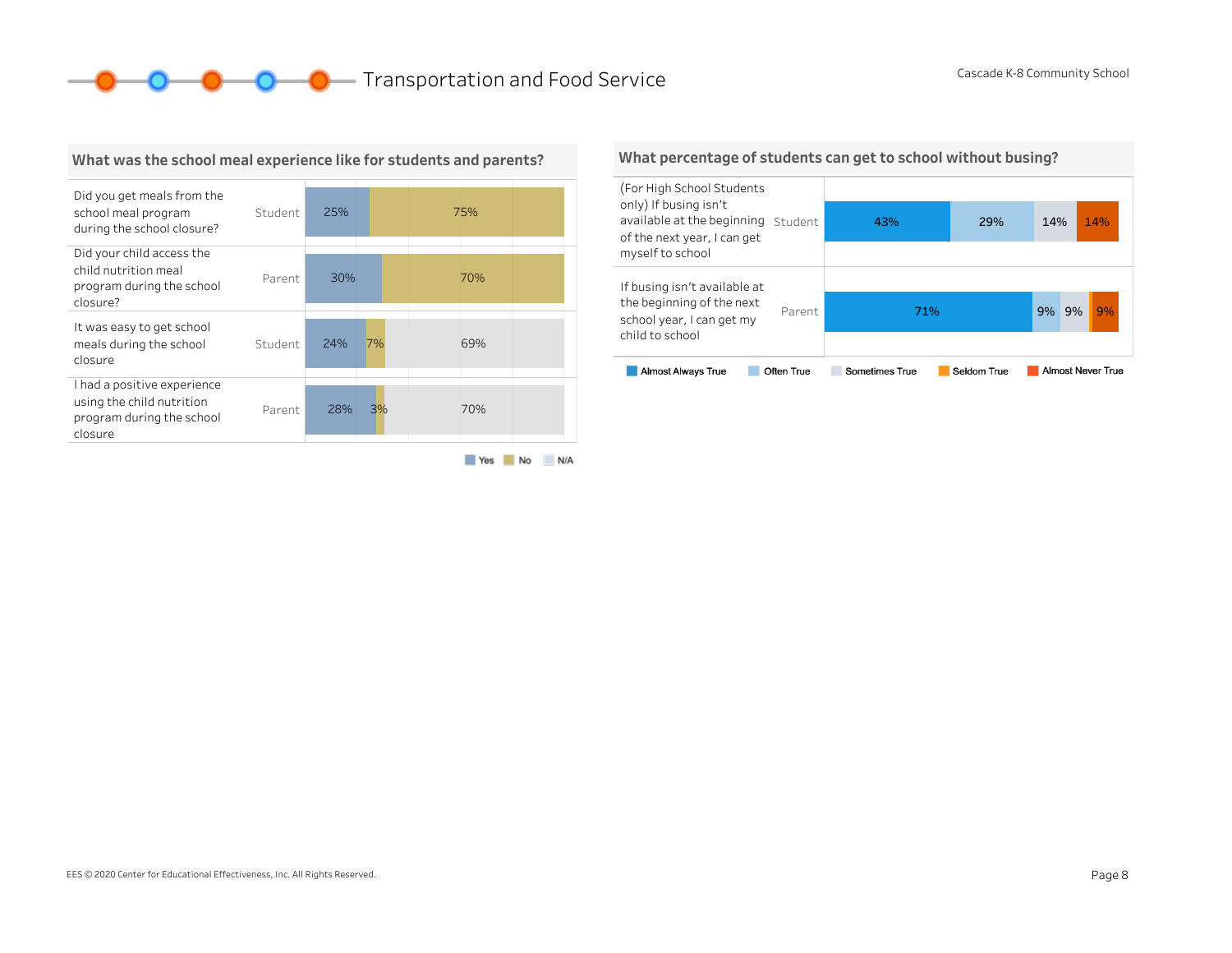## ■ Shoreline Public School Questions Cascade K-8 Community School

Do you anticipate your child will need food service support (free/reduced cost meals, weekend food packs)?



Was it easy for you to find your child's assignments?



Are you receiving communication from the school in a language that you understand?



How do you prefer to receive communication from your school or district for general information?

|        |            |       | Text    |         |              |
|--------|------------|-------|---------|---------|--------------|
|        | Phone Call | Email | Message | US Mail | Social Media |
| Parent | 5          |       | 6       |         |              |

How do you prefer to receive communication from your school or district for class assignments?

|        | Phone Call | Email | Text Mess US Mail Social Me |  | Other |
|--------|------------|-------|-----------------------------|--|-------|
| Parent |            |       |                             |  |       |



If we have home learning in some form in the fall, what would help students be successful? Blue represents highest responses.



How well prepared do you feel students are academically for next school year?



If your child received intervention services, how well did those interventions work to support your child's learning?

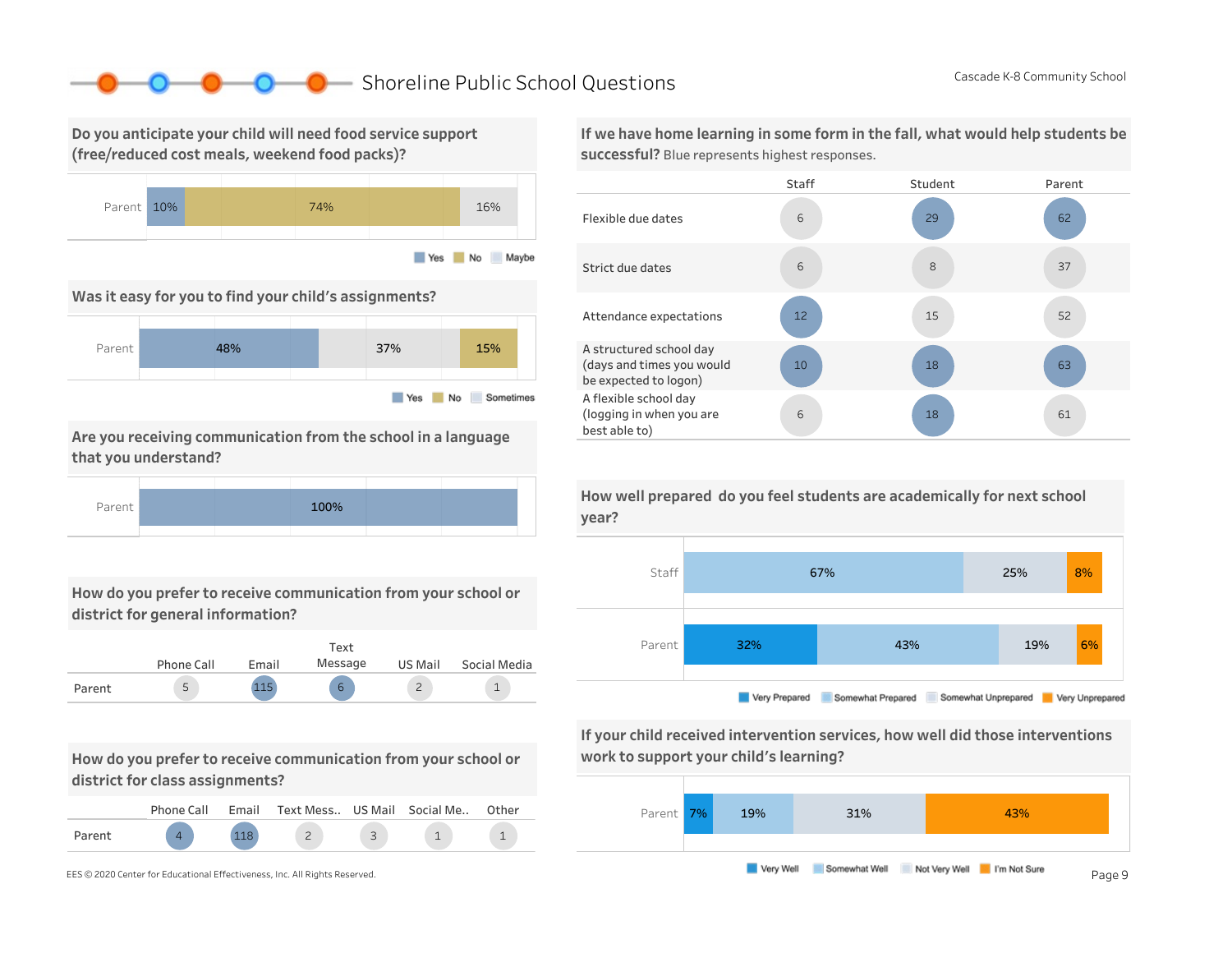### **O** Access and Engagement: Virtual Meetings Cascade K-8 Community School



What happened if a student missed a virtual meeting? If students did not attend a virtual meeting/class, did you make Staff 69% 31% contact with the family or student? Yes No N/A

Frequency of Virtual Class/Group by Responses Blue represents highest responses.

How did virtual meetings address social emotional learning?

| Almost Always True                                       | Often True | Sometimes True | Seldom True |     | Almost Never True |
|----------------------------------------------------------|------------|----------------|-------------|-----|-------------------|
| Virtual contacts help me<br>feel connected to my stud    | Staff      | 50%            | 8%          | 33% | 8%                |
| Virtual contacts help me<br>feel connected to my teac    | Student    | 75%            |             |     | 20%               |
| Virtual contacts helped my<br>child feel connected to th | Parent     | 69%            |             |     | 28%               |
| Virtual contacts help me<br>feel connected to my stud    | Parent     | 59%            |             | 12% | 29%               |
|                                                          |            |                |             | Yes | No<br>N/A         |

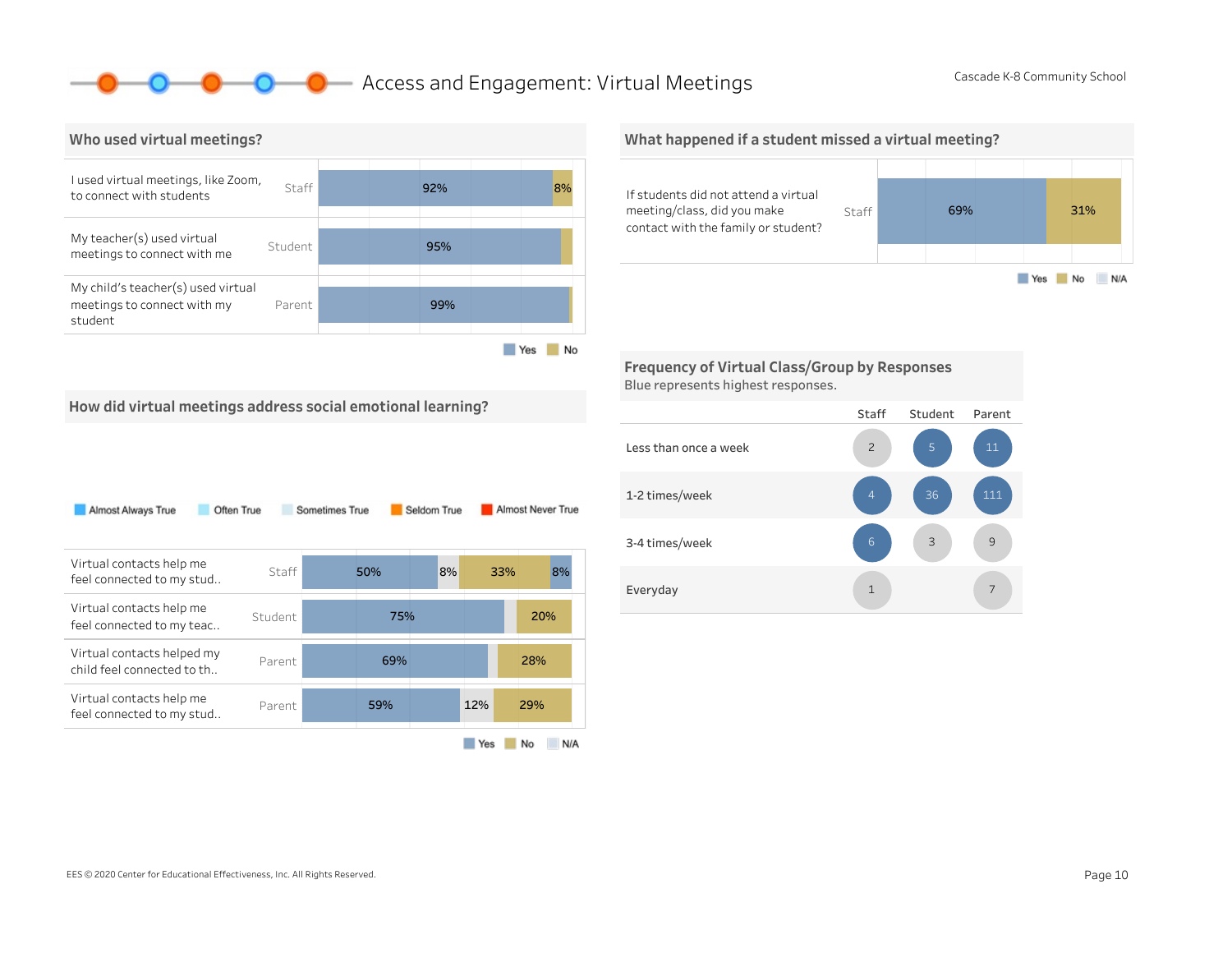# **O O** Access and Engagement Cascade K-8 Community School





# Who accessed the district's COVID-19 online resources?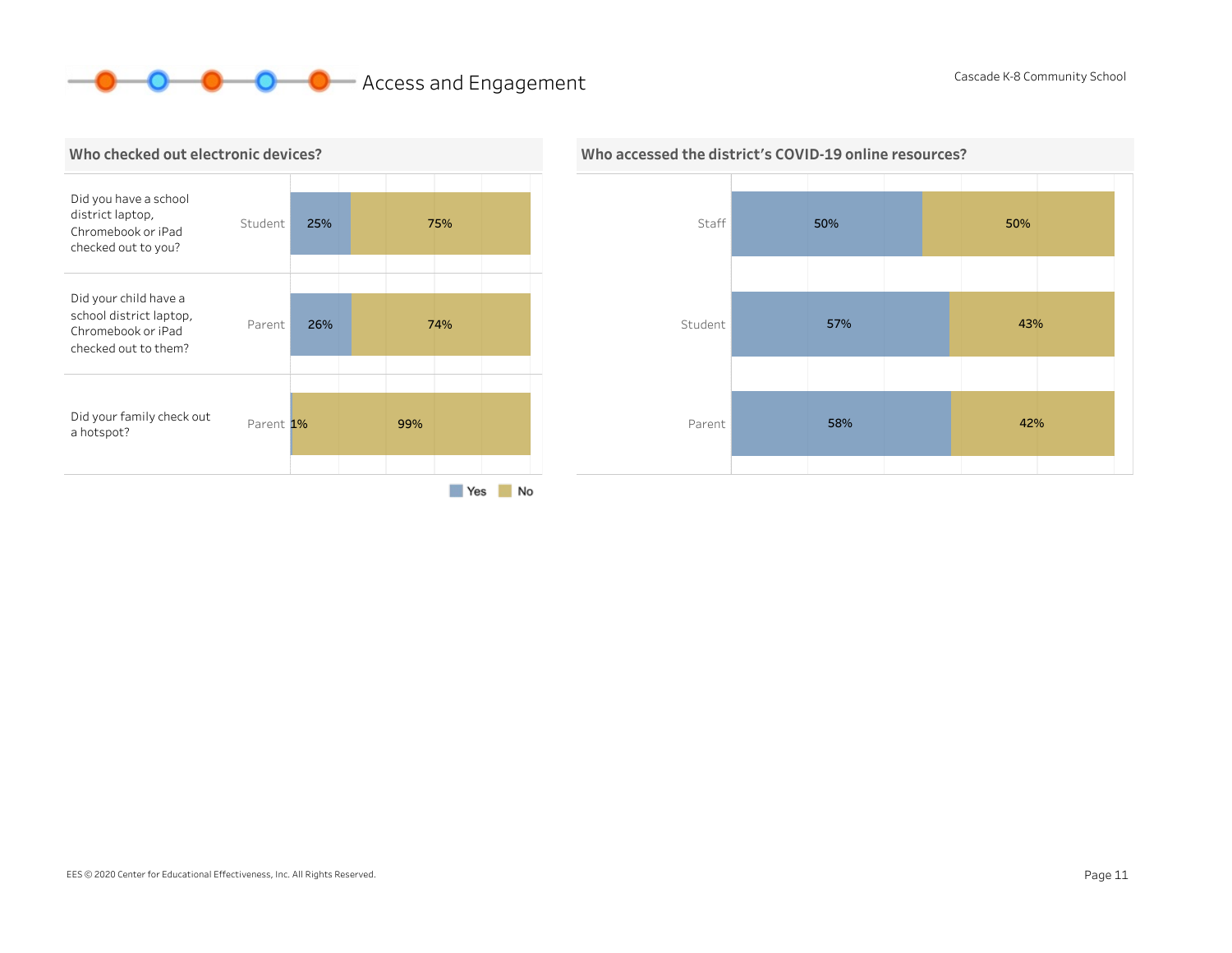# **Staff Demographics** Cascade K-8 Community School Cascade K-8 Community School



| Level                   |                            |  |  |  |
|-------------------------|----------------------------|--|--|--|
|                         |                            |  |  |  |
| Elementary $ 9(60.0\%)$ |                            |  |  |  |
|                         |                            |  |  |  |
|                         | MS or Jr. High   4 (26.7%) |  |  |  |
| Other   2 (13.3%)       |                            |  |  |  |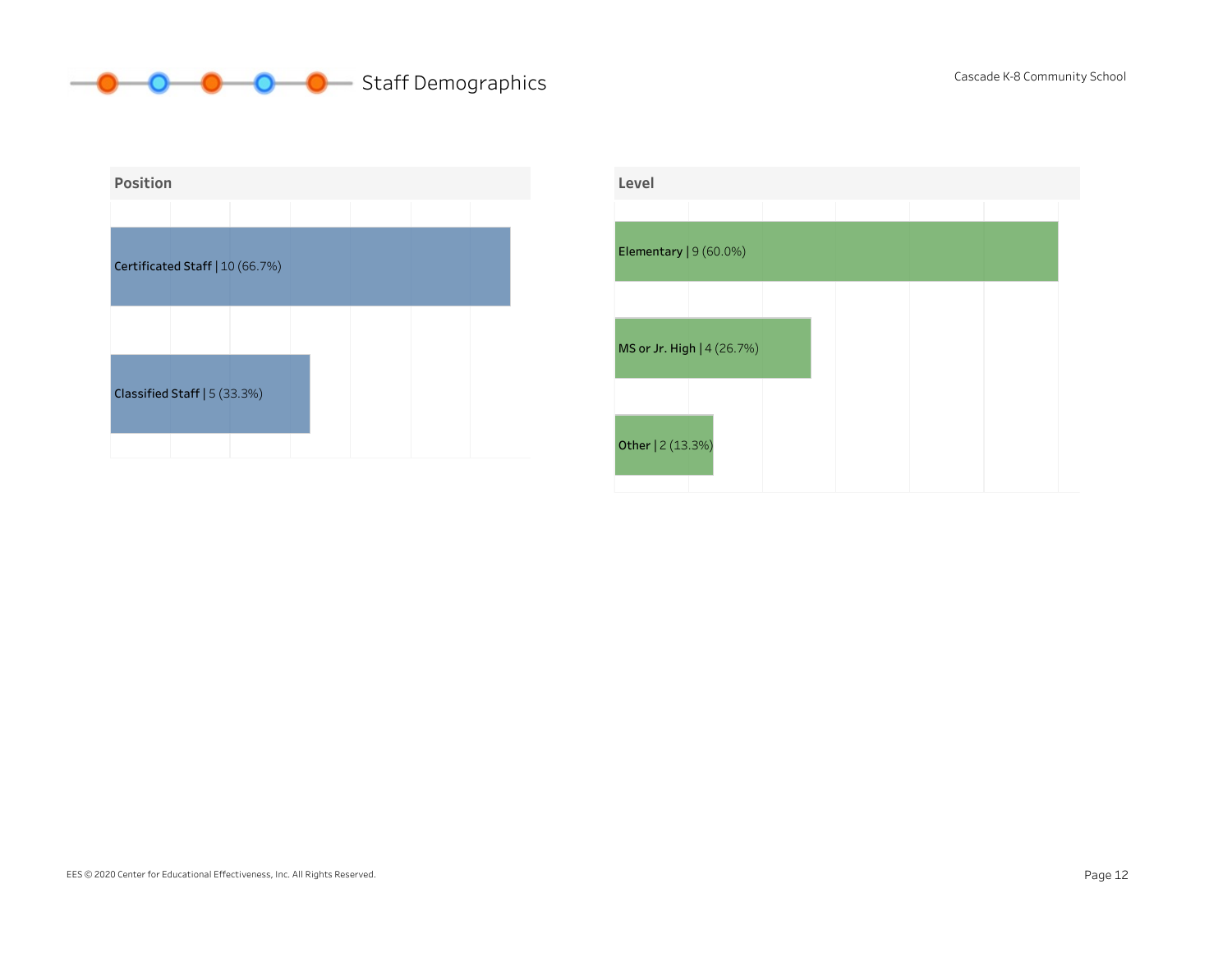#### **O** Student Demographics Cascade K-8 Community School -0-



#### Ethnicity





| What is your primary home language? |  |  |  |  |  |  |  |
|-------------------------------------|--|--|--|--|--|--|--|
|                                     |  |  |  |  |  |  |  |
|                                     |  |  |  |  |  |  |  |
|                                     |  |  |  |  |  |  |  |
| English   44 (100.0%)               |  |  |  |  |  |  |  |
|                                     |  |  |  |  |  |  |  |
|                                     |  |  |  |  |  |  |  |
|                                     |  |  |  |  |  |  |  |
|                                     |  |  |  |  |  |  |  |